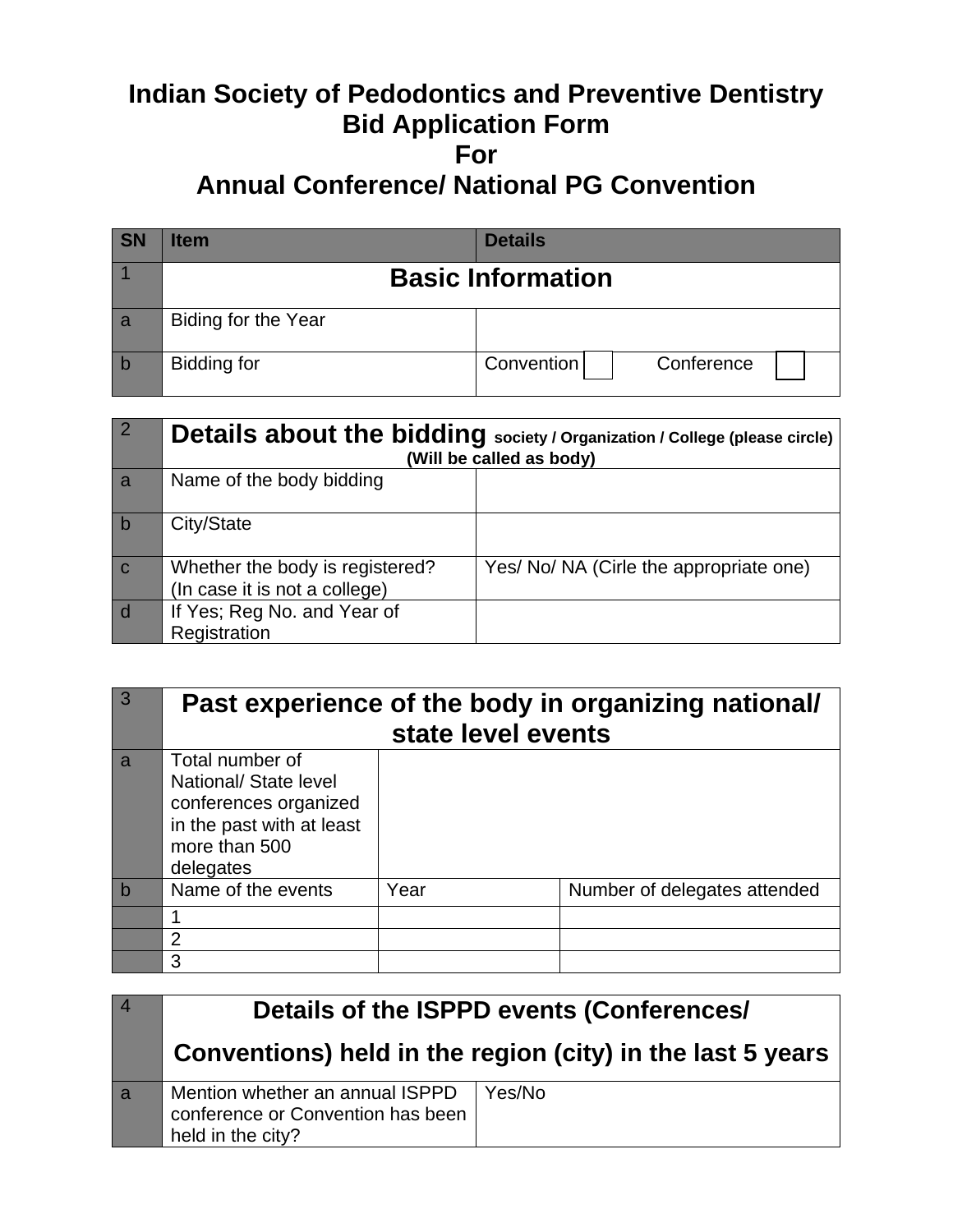| If Yes, mention years                                                                                               |          |
|---------------------------------------------------------------------------------------------------------------------|----------|
| Whether the bid application is for<br>the same city in which the<br>conference/ convention has already<br>been held | Yes / No |

| $5\overline{5}$ | <b>Bidder Information</b>          |  |
|-----------------|------------------------------------|--|
| a               | Name of the organizing chairperson |  |
| $\vert$ b       | <b>ISPPD life membership No</b>    |  |
| $\mathbf{C}$    | <b>Address</b>                     |  |
| $\overline{d}$  | City/ State                        |  |
| e               | Pin code                           |  |
| f               | Email Id                           |  |
| $\mathbf{g}$    | Phone No.                          |  |

| 6           | <b>Infrastructure</b>                                                                                                                          |                                                                                                                             |
|-------------|------------------------------------------------------------------------------------------------------------------------------------------------|-----------------------------------------------------------------------------------------------------------------------------|
| a           | <b>Tentative Venue/ Venue Name</b>                                                                                                             | Attach layout of the venue-Enclosure-1                                                                                      |
| b           | City/ State                                                                                                                                    |                                                                                                                             |
| $\mathbf C$ | <b>Total Area</b>                                                                                                                              |                                                                                                                             |
| 6.1         |                                                                                                                                                | <b>Facilities at the Venue</b>                                                                                              |
| a           | One Hall Accommodation 800-1000<br>delegates                                                                                                   | Available/ Not Available                                                                                                    |
| $\mathsf b$ | At least 1 additional hall for parallel<br>sessions accommodating 250-350<br>delegates                                                         | Available/ Not Available                                                                                                    |
| $\mathbf C$ | At least 8-10 additional halls for<br>students presentation<br>accommodating 50-100 delegates<br>each<br>Ωr<br>Provision of erecting temporary | Available/ Not Available                                                                                                    |
|             | halls of above capacity                                                                                                                        |                                                                                                                             |
| 6.2         |                                                                                                                                                | <b>Accommodation for atleast 1500 delegates</b><br>Attach list of hotels with approx distance from the venue – Enclosure -2 |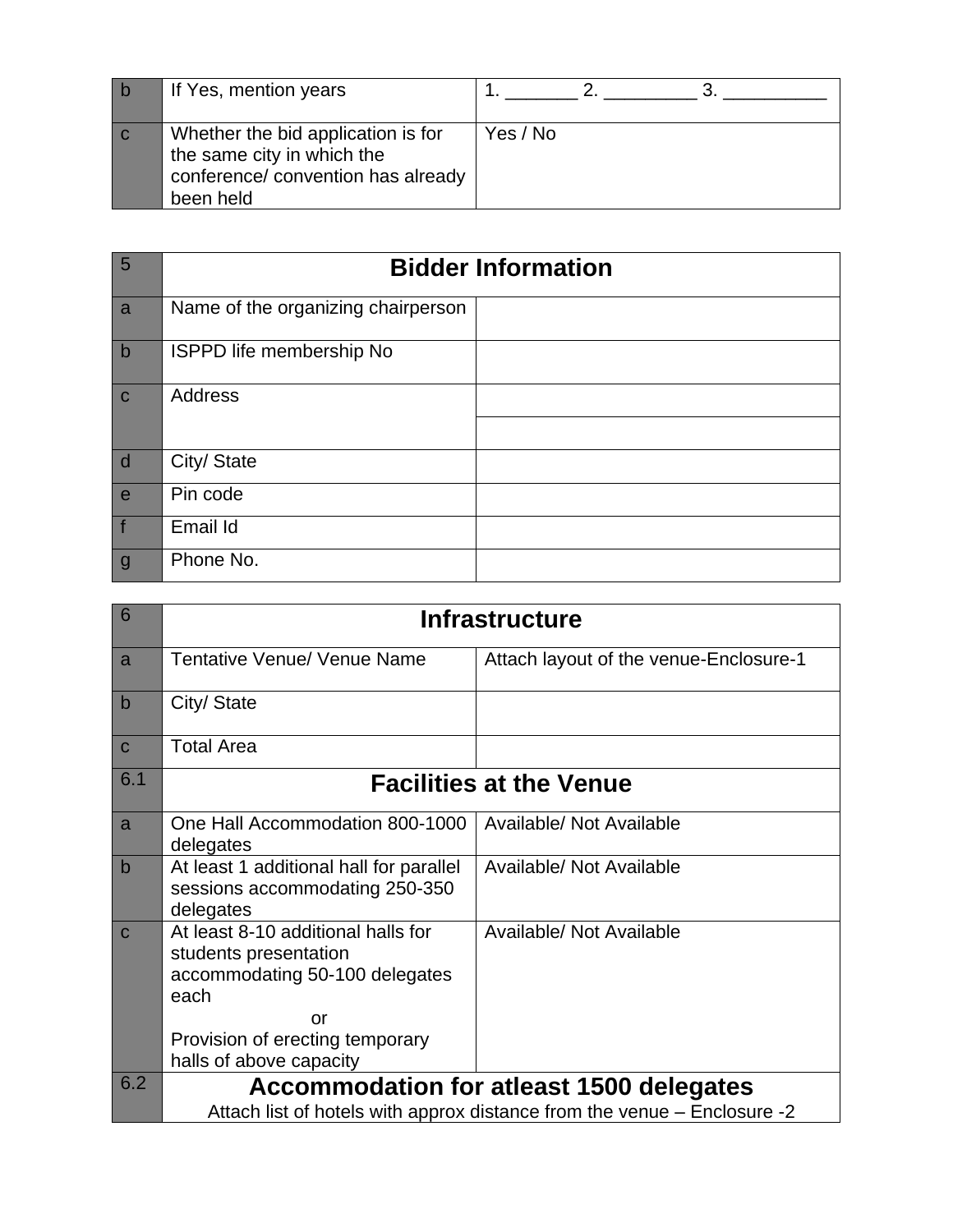| a           | At least 10 hotels within a 10 km      | Available/ Not Available |
|-------------|----------------------------------------|--------------------------|
|             | radius around the venue                |                          |
| $\mathbf b$ | At least 2, 4 or above star hotels     | <b>Mention Names</b>     |
|             | within a 10 km radius around the       |                          |
|             | venue                                  |                          |
|             | At least 2-5 three stars hotels within | <b>Mention Names</b>     |
|             | a 10 km radius around the venue        |                          |
| d           | Guest house/ Service apartments        |                          |
|             | around the venue? Mention the          |                          |
|             | approximate number                     |                          |

| <b>SN</b> | ltem                   | <b>Details</b>                   |
|-----------|------------------------|----------------------------------|
|           |                        | <b>Airport/ Railway Services</b> |
| a         | <b>Nearest Airport</b> | Distance from the venue  km      |
|           | Nearest Bus stand      | Distance from the venue  km      |

| 8              | <b>Registration Details</b>                                                   |                                                                  |                                                                        |                      |
|----------------|-------------------------------------------------------------------------------|------------------------------------------------------------------|------------------------------------------------------------------------|----------------------|
| $\overline{a}$ | Categories                                                                    | <b>Early Bird</b><br>Registration<br>(with & without<br>banquet) | Normal<br>registration<br>charges range<br>(with & without<br>banquet) | Spot<br>Registration |
| $\mathbf b$    | <b>ISPPD Members</b>                                                          |                                                                  |                                                                        |                      |
| $\overline{c}$ | Accompanying person                                                           |                                                                  |                                                                        |                      |
| $\overline{d}$ | <b>PGs</b>                                                                    |                                                                  |                                                                        |                      |
| $\frac{e}{f}$  | Foreign delegates                                                             |                                                                  |                                                                        |                      |
|                | <b>Students (Only for Pedo</b><br>Toppers/ BDS Toppers/<br>IVth year Toppers) |                                                                  |                                                                        |                      |

[Note: Maximum registration amount in convention & conference should not exceed **Rs. 7,500/- & Rs. 10,000/-** respectively (except for on spot registration)]

## **Preference will be given on the following basis:**

- **(a) Proposal with lowest registration charges**
- **(b) Has not been held in the same area during the last 5 years**

| l 9 | <b>Statutory Requirements</b>                                                                                                |                                     |
|-----|------------------------------------------------------------------------------------------------------------------------------|-------------------------------------|
| l a | As the ISPPD PAN no. and GST no. is<br>going to be used for the event, is the LOC<br>(Local Organizing Committee) willing to | Yes, we will abide by the statutory |